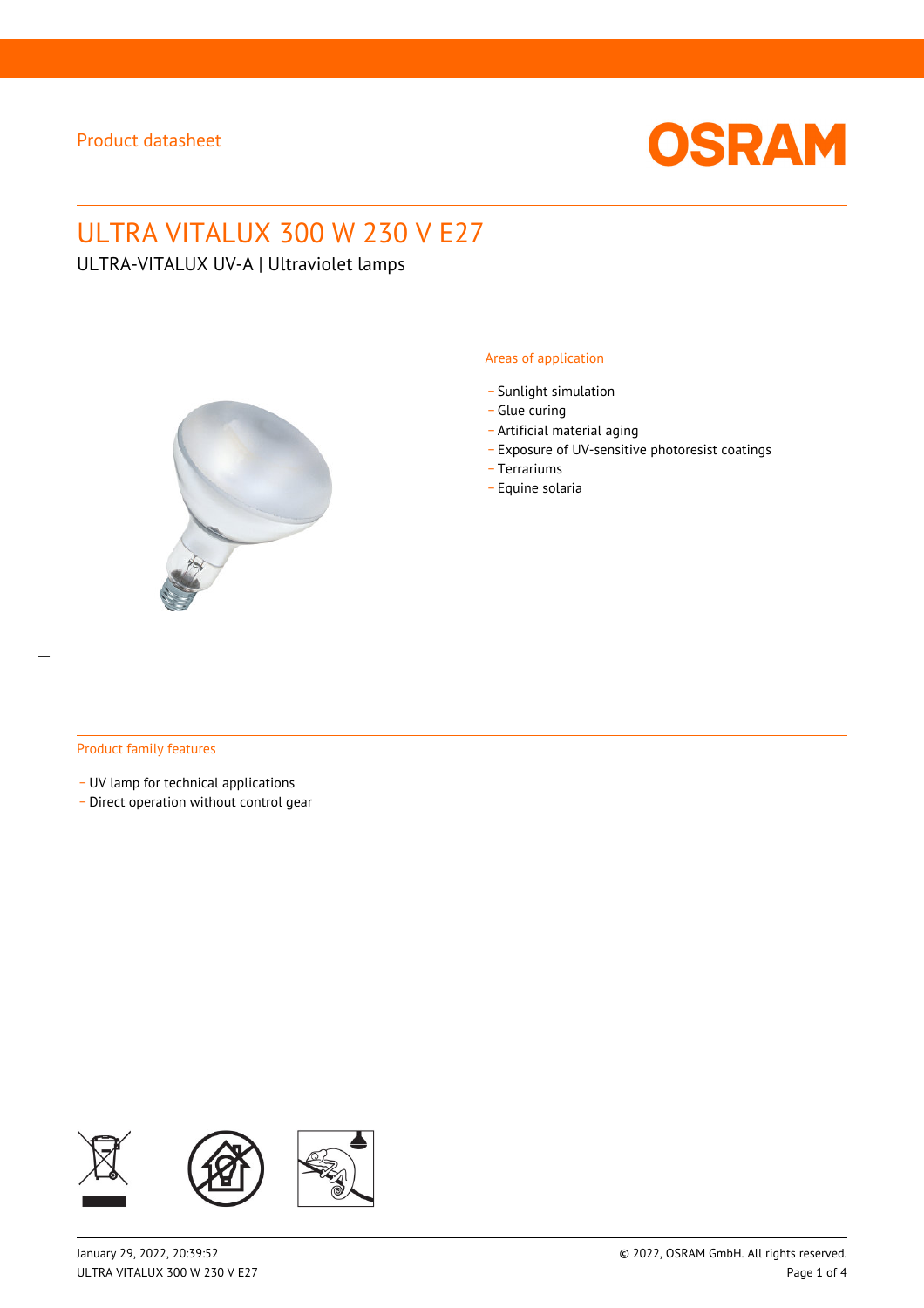#### Technical data

## **Product information**

|  | Orc<br>------<br>erence<br>1er rei | ገበW F<br>-- |
|--|------------------------------------|-------------|
|--|------------------------------------|-------------|

#### **Electrical data**

| Nominal voltage             | 230 V    |
|-----------------------------|----------|
| Lamp voltage                | 230 V    |
| <b>Construction voltage</b> | 230.00 V |
| Lamp current                | 1.3A     |
| <b>Nominal wattage</b>      | 300.00 W |

## **Photometrical data**

| Radiated power 315400 nm (UVA) | 13.6 W |  |
|--------------------------------|--------|--|
| Radiated power 280315 nm (UVB) | 3.0 W  |  |

## **Light technical data**

| Beam angle | 7 <sub>0</sub><br>بار |
|------------|-----------------------|

## **Dimensions & weight**





| <b>Diameter</b> | 127.0 mm |  |
|-----------------|----------|--|
| Length          | 185.0 mm |  |

#### **Lifespan**

| Lifespan |
|----------|
|----------|

**Lifespan** 1000 h

## **Additional product data**

| <b>Base (standard designation)</b> | $- - -$ |
|------------------------------------|---------|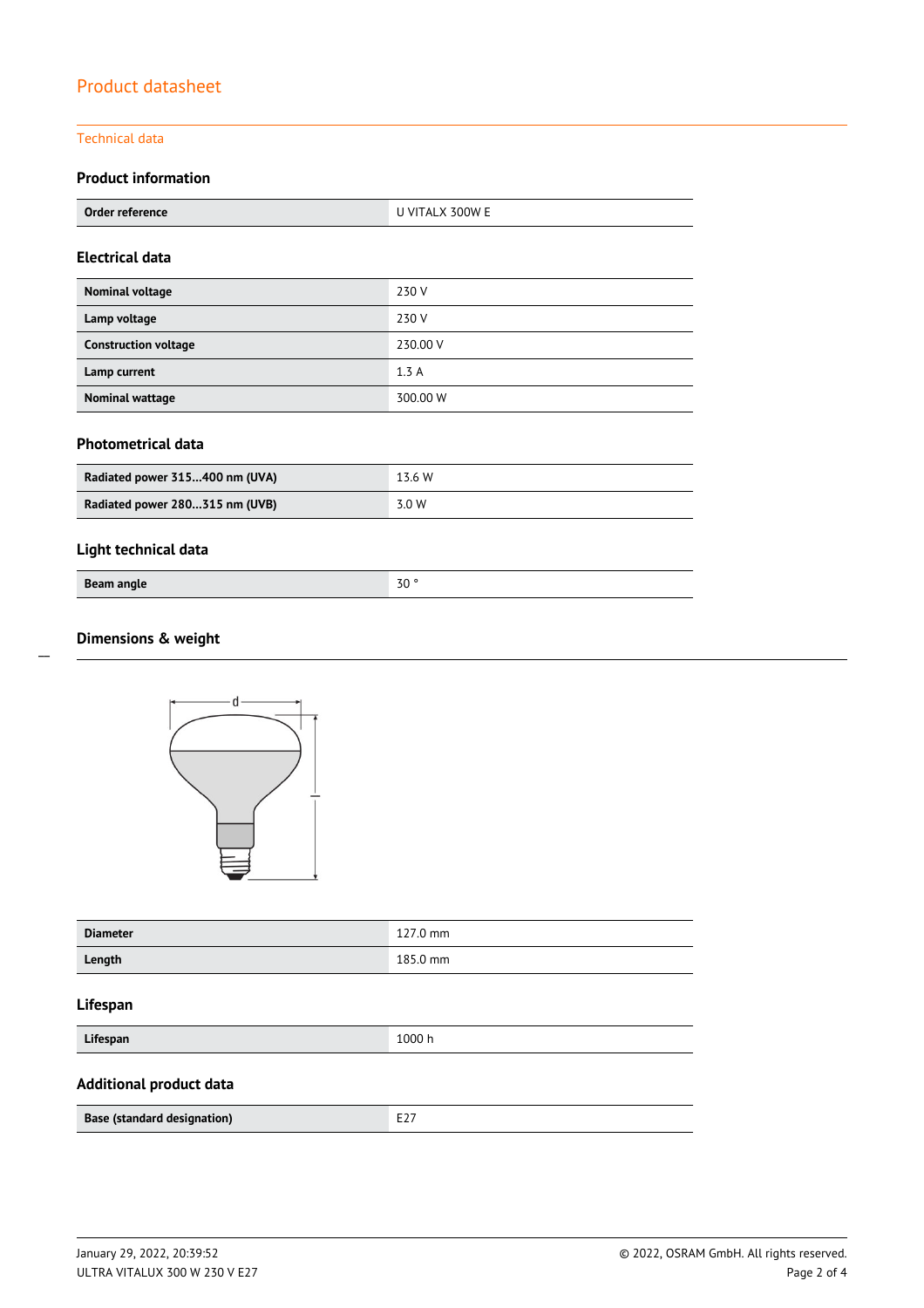# **Capabilities**

Г

| <b>Burning position</b> | Any   |  |
|-------------------------|-------|--|
| Application             | Other |  |

# **Country specific categorizations**

| Order reference | U VITALX 300W E |
|-----------------|-----------------|
|                 |                 |

## **Environmental information**

| Information according Art. 33 of EU Regulation (EC) 1907/2006 (REACh) |                                                                                                       |  |  |  |
|-----------------------------------------------------------------------|-------------------------------------------------------------------------------------------------------|--|--|--|
| Date of Declaration                                                   | 19-01-2022                                                                                            |  |  |  |
| <b>Primary Article Identifier</b>                                     | 4008321543929                                                                                         |  |  |  |
| Candidate List Substance 1                                            | Lead                                                                                                  |  |  |  |
| CAS No. of substance 1                                                | 7439-92-1                                                                                             |  |  |  |
| <b>Safe Use Instruction</b>                                           | The identification of the Candidate List substance is<br>sufficient to allow safe use of the article. |  |  |  |
| Declaration No. in SCIP database                                      | BC3094DC-CC43-4D18-80C6-C26DB04E81B7                                                                  |  |  |  |

#### Country specific information

| <b>Product code</b> | <b>METEL code</b> | SEG-No.                  | STK number | UK Org |
|---------------------|-------------------|--------------------------|------------|--------|
| 4008321543929       | OSRUVITAL300      | $\overline{\phantom{a}}$ | 4779248    |        |
| 4008321543929       | OSRUVITAL300      | $\sim$                   | 4779248    |        |